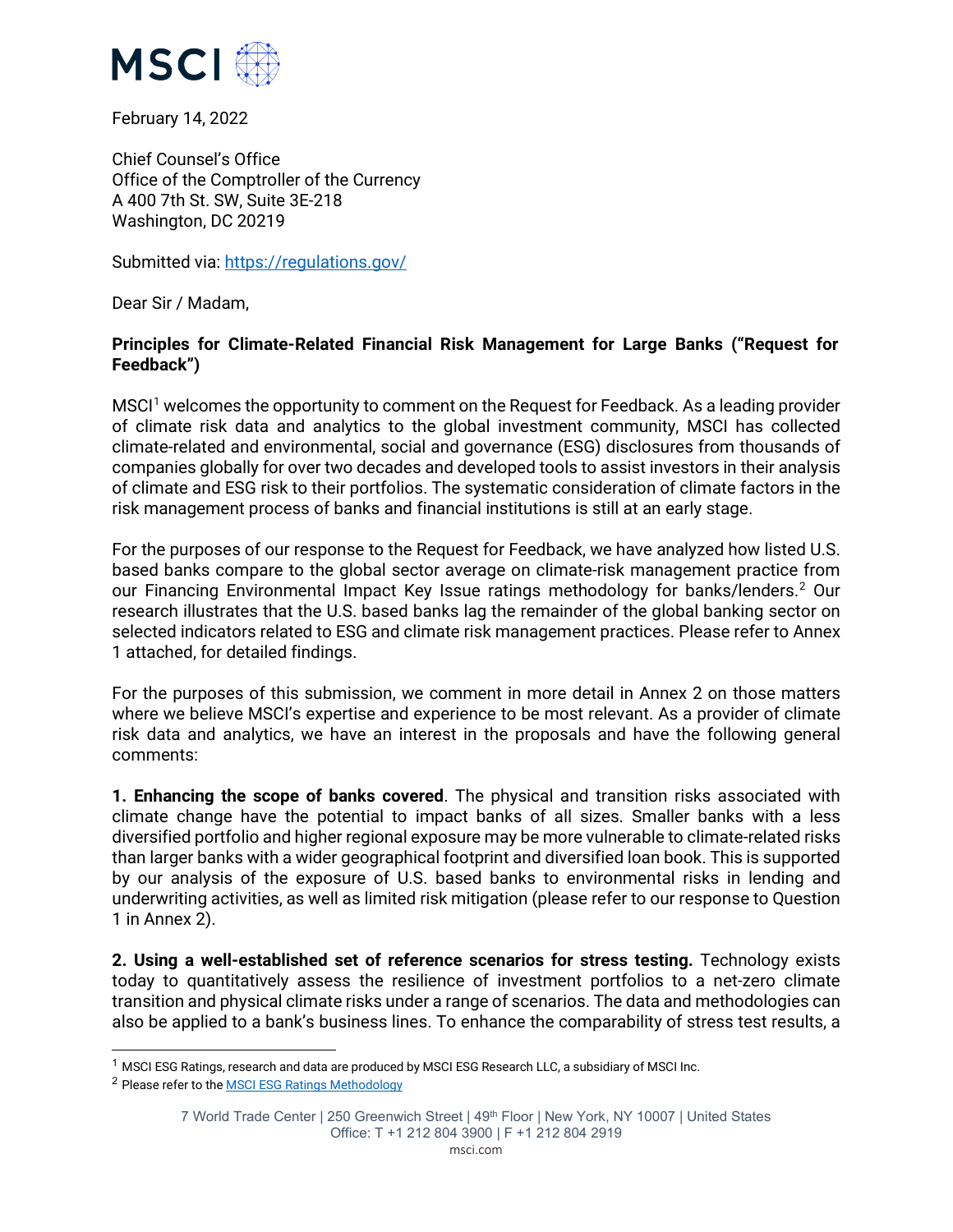single set of reference scenarios e.g. from the Network for Greening the Financial System (NGFS), that support the shift from a qualitative to a quantitative approach over a clearly defined time horizon would be meaningful.

**3. Align with international standard setters to minimize burden and optimize results.** We support the efforts of the International Sustainability Standards Board (ISSB) to propose standardization of ESG disclosures that aim to capture issues that could be material to companies' enterprise value. The ISSB has initiated the standardization of disclosures, with the release of a climate-related disclosures prototype with the guidance of the Task Force on Climate-related Financial Disclosures (TCFD).<sup>[3](#page-1-0)</sup> The framework published by the TCFD has already significantly advanced the convergence of climate-related reporting to be more robust and consistent.<sup>4</sup>

We provide the following attachments:

• **Annex 1**

Detailed findings of our research on U.S. based banks' current approach to climate risk management.

• **Annex 2**

Specific responses to the Request for Feedback.

• **Annex 3**

Additional research paper references relating to the impact of a net-zero transition and physical climate risks on different asset classes and the use of climate scenarios for portfolio optimization, risk management and regulatory reporting purposes.

We would welcome a discussion with your Office to provide additional granular information on how banks can determine climate-related financial risks that are material and various tools and strategies that are currently available to incorporate climate risks into their risk management framework.

Please do not hesitate to contact us to discuss our submission.

Yours Sincerely,

**/s/ Neil Acres Managing Director Head of Government & Regulatory Affairs MSCI Inc.**

<span id="page-1-0"></span><sup>3</sup> [Climate Related Disclosures-Prototype](https://www.ifrs.org/content/dam/ifrs/groups/trwg/trwg-climate-related-disclosures-prototype.pdf)

<span id="page-1-1"></span><sup>4</sup> [TCFD-2021 Status Report](https://assets.bbhub.io/company/sites/60/2021/07/2021-TCFD-Status_Report.pdf)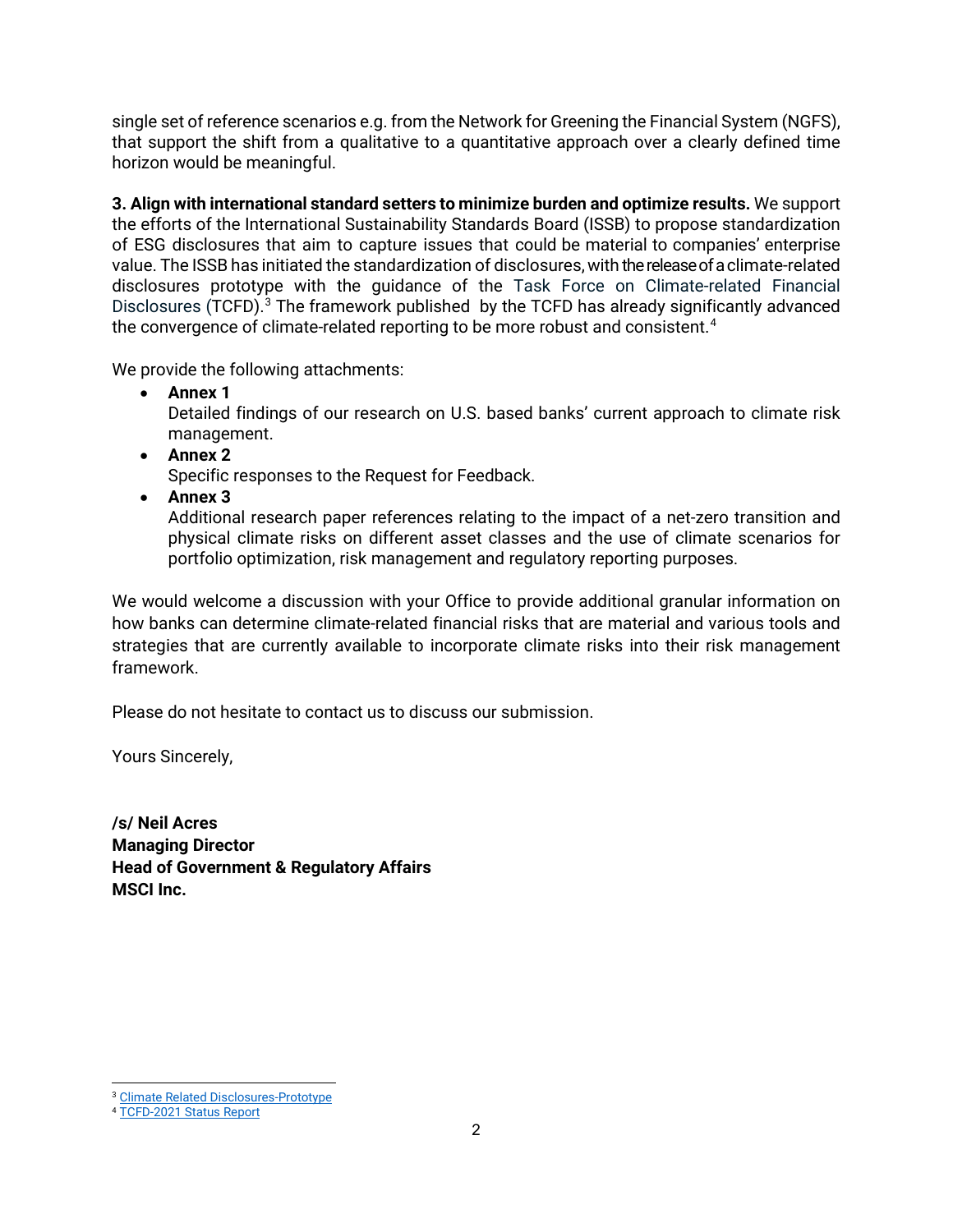## **Research on U.S. based banks' current approach to climate risk management**

MSCI ACWI Index<sup>[5](#page-2-0)</sup> is a set of large- and mid-cap stocks across 23 developed and 25 emerging markets. It covers more than 2,900 constituents across 11 sectors and approximately 85% of the free float-adjusted market capitalization in each market. MSCI ACWI Investable Market Index  $(MI)^6$  $(MI)^6$  captures large, mid and small cap representation across 23 Developed Markets (DM) and 25 Emerging Markets (EM) countries. With 9,296 constituents, the index is comprehensive, covering approximately 99% of the global equity investment opportunity set.

In the charts below, we display performance among the U.S. based banks in the MSCI ACWI Index (20 banks) and the MSCI ACWI IMI Index (ca. 200 banks), versus all the banks in MSCI's ESG Rating coverage with available data, in MSCI ACWI Index (ca. 244) and MSCI ACWI IMI Index (ca. 580 banks<sup>[7](#page-2-2)</sup>) respectively.

The graphical representation compares the banks based on the areas of Governance, Strategy and Risk Management.

#### **a. Governance**

### *Oversight of ESG risk management in financing activities*

The chart below shows that the U.S. banks that are constituents of the MSCI ACWI IMI Index lag other banks with respect to non-disclosure of where responsibility for oversight of ESG risk management in financing activities sits. The U.S banks in the MSCI ACWI Index fair better than banks in the MSCI ACWI Index with respect to this parameter.



*Source: MSCI ESG Research LLC, as of January 31, 2022. The x-axis shows the % of companies assessed to have policies/practices aligned with the respective category on the chart. The practices are ordered from the weakest (no evidence) to what we consider the best practice.*

<span id="page-2-0"></span><sup>5</sup> MSCI's All Country World Index

<span id="page-2-1"></span><sup>6</sup> MSCI's Investable Market Index

<span id="page-2-2"></span> $^7$  Based on companies in the Banks and Investment Banking & Brokerage industries that have Financing Environmental Impact as a weighted Key Issue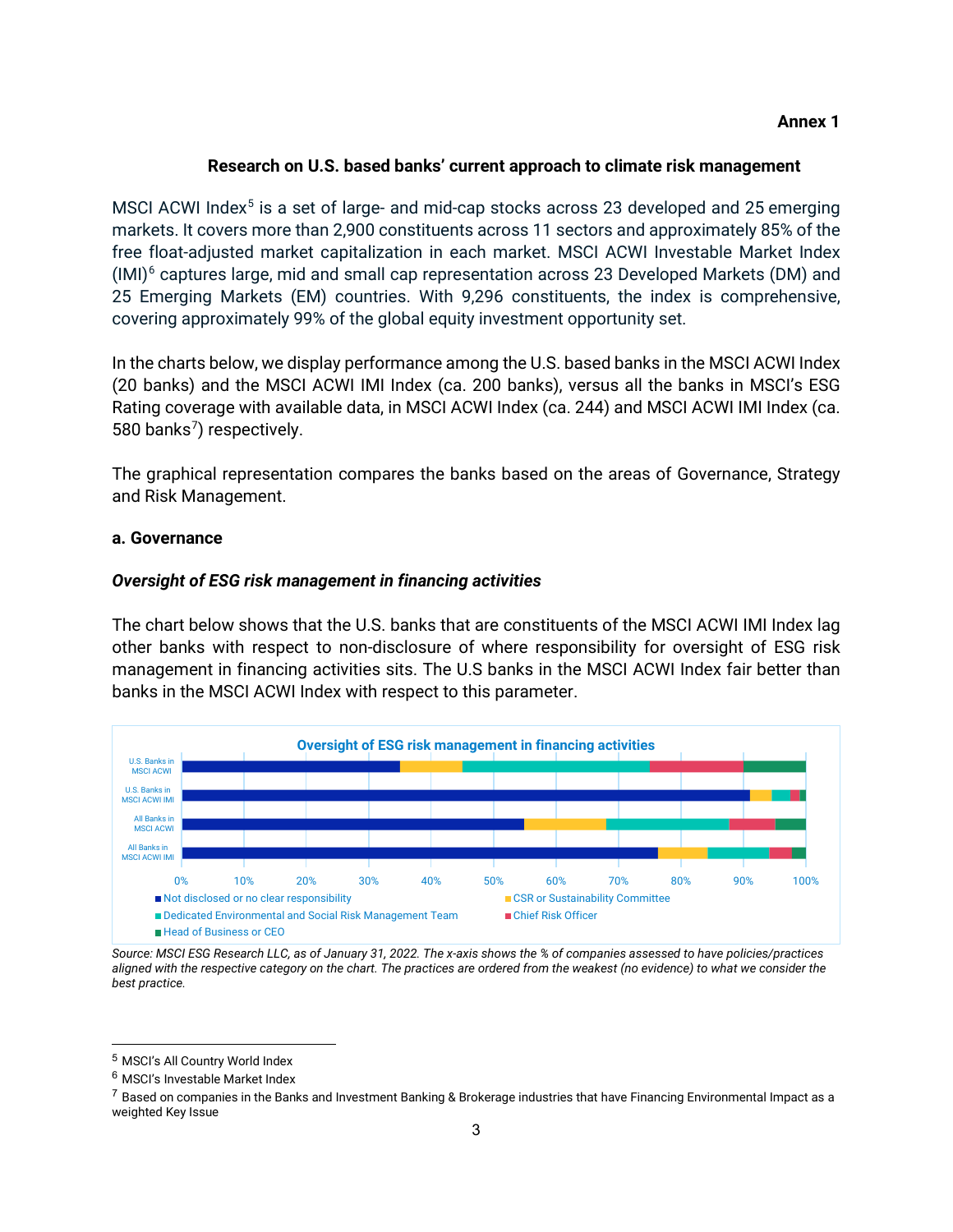#### *Evidence of board-level engagement on climate-related risks*

The chart below shows that U.S. banks that are constituents of the MSCI ACWI IMI Index lag other banks in the index in demonstrating board level engagement on climate-related risks. The U.S banks in the MSCI ACWI Index are more or less at par with other banks in the MSCI ACWI Index.



*Source: MSCI ESG Research LLC, as of January 31, 2022. The x-axis shows the % of companies assessed to have policies/practices aligned with the respective category on the chart. The practices are ordered from the weakest (no evidence) to what we consider the best practice.*

#### **b. Strategy**

#### *Company conducts climate-related risk analysis*

The chart below shows that the U.S. banks from the MSCI ACWI IMI Index lag other banks in analyzing climate-related risks. Whereas U.S banks in the MSCI ACWI Index fair better than their peers in the MSCI ACWI Index.



Comprehensive materiality assessment of group wide business risks associated with climate change, including scenario modelling or sensitivity analysis

*Source: MSCI ESG Research LLC, as of January 31, 2022. The x-axis shows the % of companies assessed to have policies/practices aligned with the respective category on the chart. The practices are ordered from the weakest (no evidence) to what we consider the best practice.*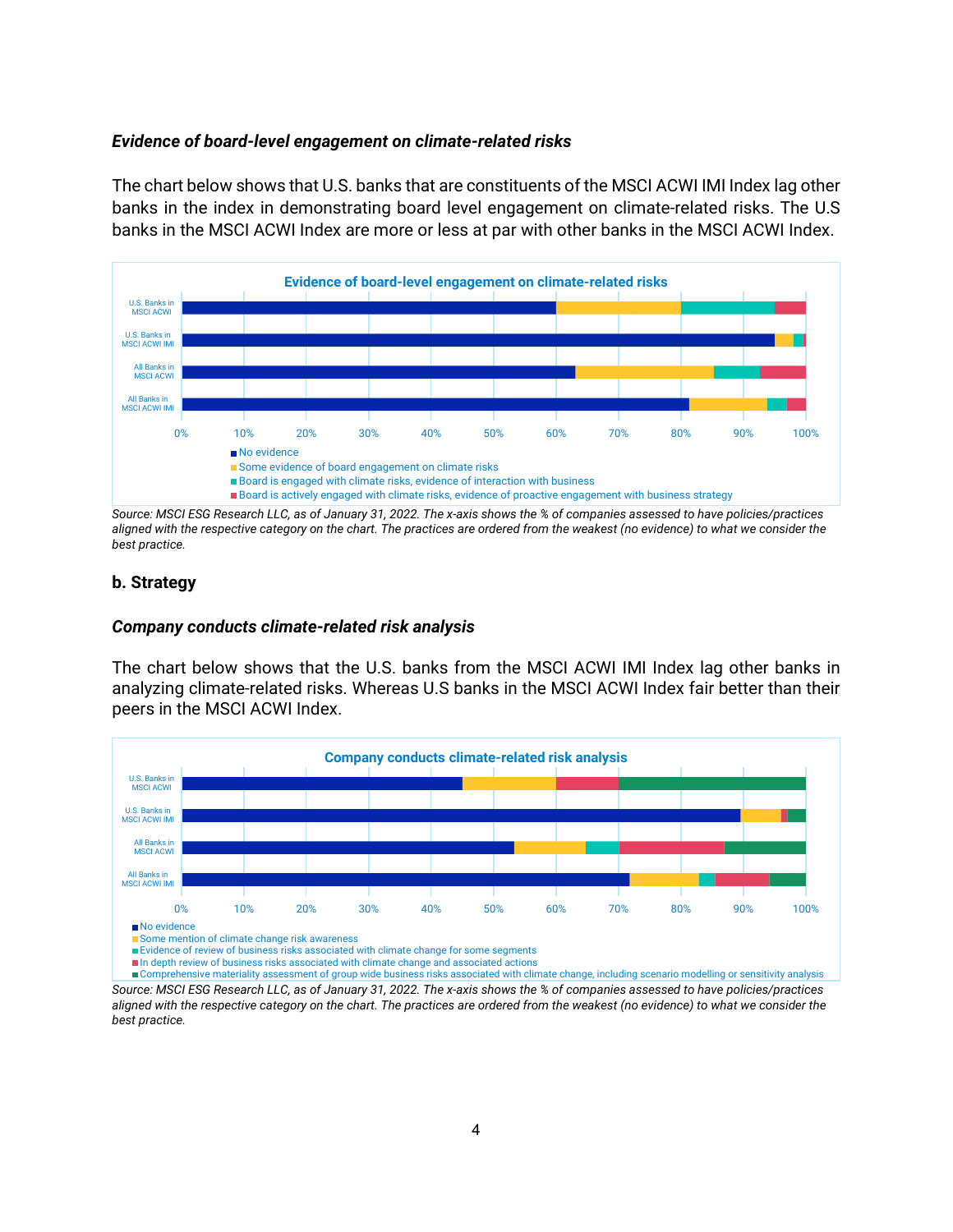#### *Formal management systems to assess ESG risks in financing activities*

The below graph demonstrates that the U.S. banks from the MSCI ACWI IMI Index carry a huge scope to have a formal management system to assess ESG risks in its financing activities. Whereas U.S. banks from the MSCI ACWI Index are somewhat at par with their peers in the MSCI ACWI Index.



*Source: MSCI ESG Research LLC, as of January 31, 2022. The x-axis shows the % of companies assessed to have policies/practices aligned with the respective category on the chart. The practices are ordered from the weakest (no evidence) to what we consider the best practice.*

#### **c. Risk Management**

#### *Involvement of Group Credit Risk in ESG due diligence*

The below graph demonstrates that the majority of U.S. banks from the MSCI ACWI IMI Index do not disclose whether the group credit division is involved in conducting due diligence and detailed assessment of the credit portfolio on ESG issues. Whereas U.S. banks from the MSCI ACWI Index fair better than their peers in the MSCI ACWI Index.



*Source: MSCI ESG Research LLC, as of January 31, 2022. The x-axis shows the % of companies assessed to have policies/practices aligned with the respective category on the chart. The practices are ordered from the weakest (no evidence) to what we consider the best practice.*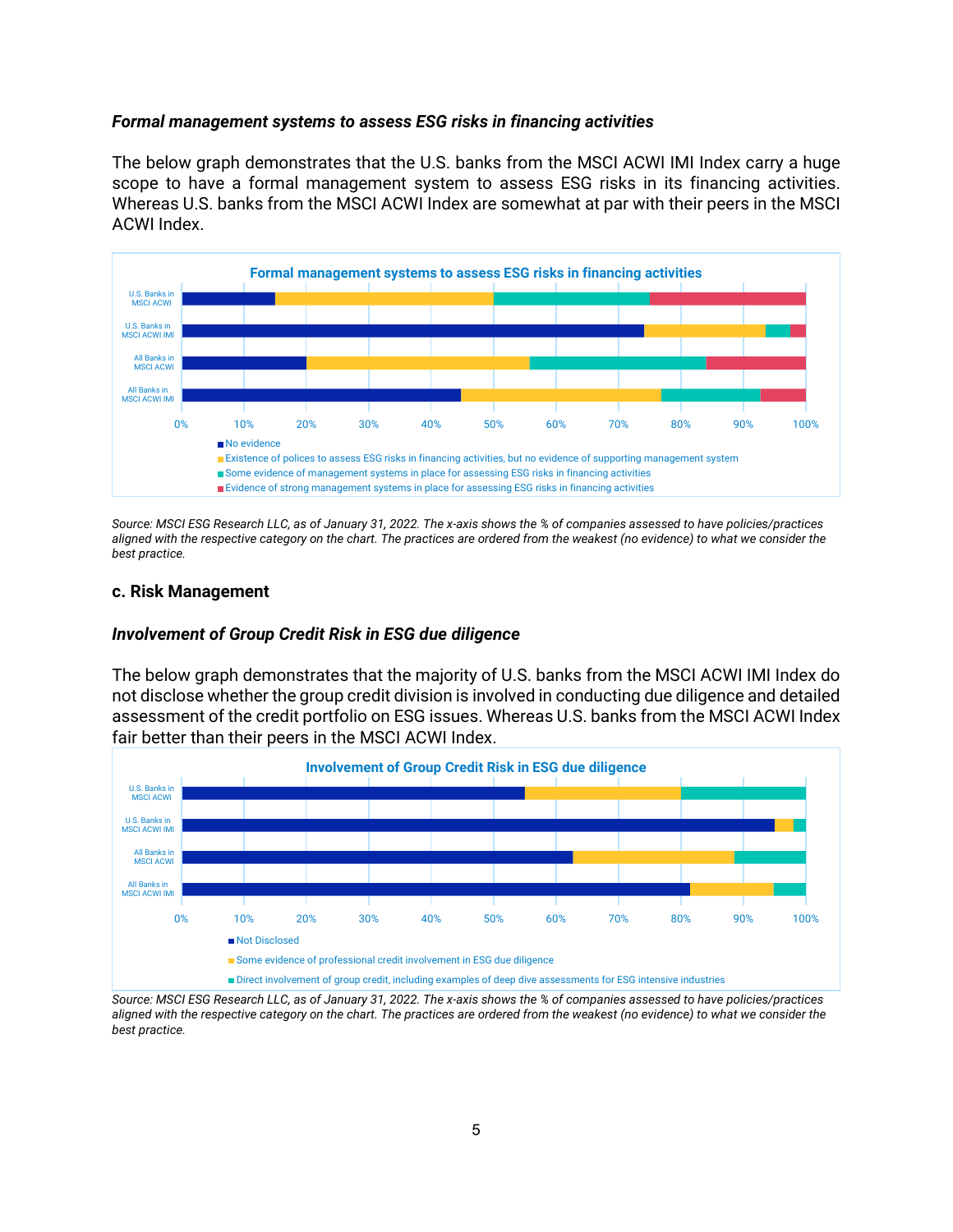#### *Formal training of risk officers & bankers on ESG risks & procedures*

The below graph demonstrates that the majority of U.S. banks from the MSCI ACWI IMI Index do not disclose evidence on whether any formal training of risk officers and bankers are conducted on ESG risks and procedures as compared to their global peers. Whereas U.S. banks and other banks within the MSCI ACWI Index are at par on this indicator.



*Source: MSCI ESG Research LLC, as of January 31, 2022. The x-axis shows the % of companies assessed to have policies/practices aligned with the respective category on the chart. The practices are ordered from the weakest (no evidence) to what we consider the best practice.*

#### *ESG due diligence triggers & risk escalation processes clearly defined*

In the below chart, U.S. banks fair better than rest of the banks in defining ESG due diligence triggers and having risk escalation processes, as compared to the rest in the MSCI ACWI index. However, U.S. banks lag their peers in the MSCI ACWI IMI Index.



*Source: MSCI ESG Research LLC, as of January 31, 2022. The x-axis shows the % of companies assessed to have policies/practices aligned with the respective category on the chart. The practices are ordered from the weakest (no evidence) to what we consider the best practice.*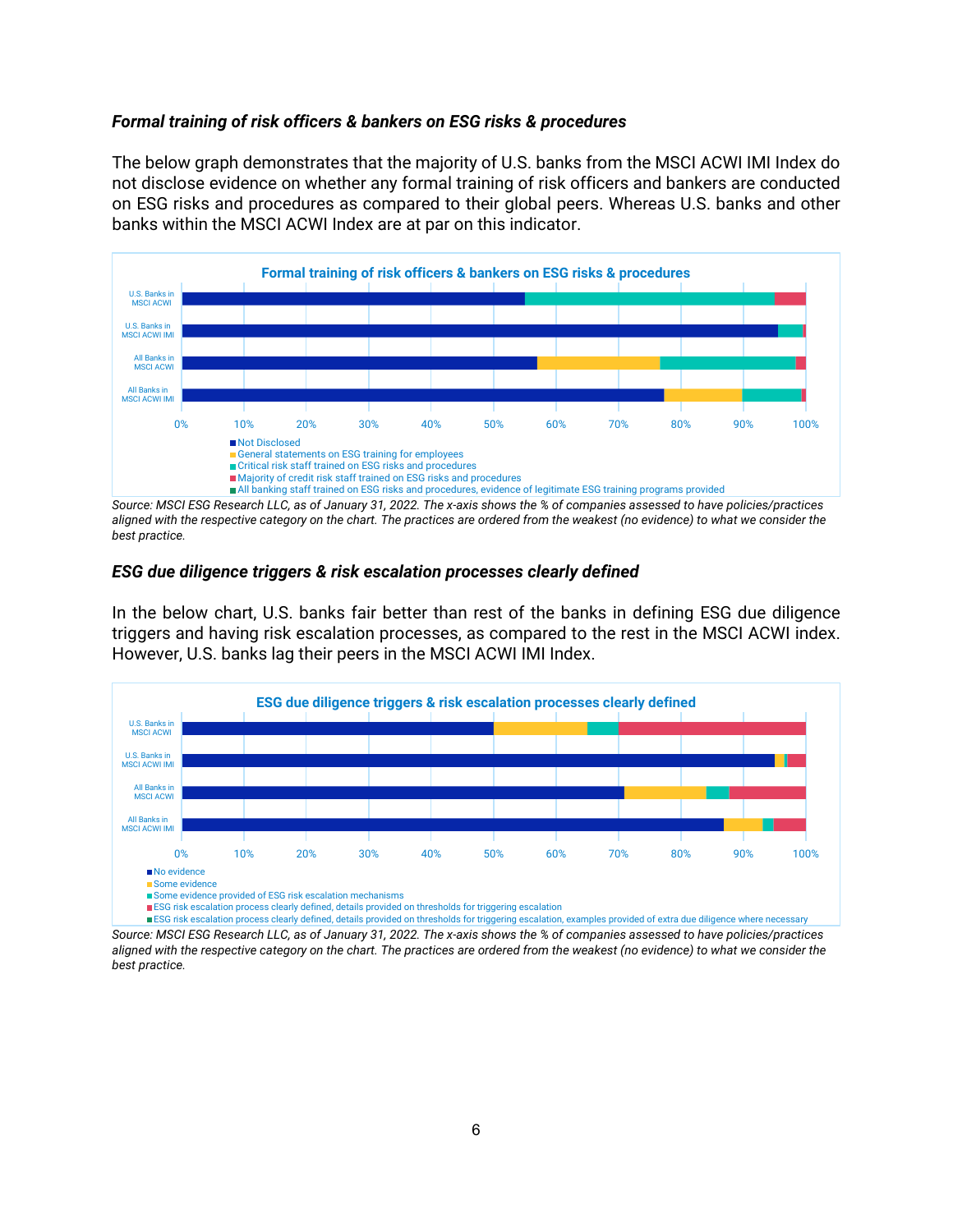#### **MSCI responses to the questions posed in the Request for Feedback**

## **1. Are there additional categories of banks (i.e., based on asset size, location, business model) to which these principles should apply?**

We understand the focus of the Request for Feedback on systemically important large banks, but note that the high size threshold of USD100 billion in total consolidated assets may potentially exclude the vast majority of banks in the U.S. According to the most recent statistics from the Federal Reserve, there are only around 30-35 U.S. banks which hold total assets over \$100bn.<sup>8</sup>

In our ESG Ratings, MSCI uses a rules-based methodology to identify industry leaders (AAA to AA) and laggards (B and CCC rated) according to their exposure to ESG risks and how well they manage those risks relative to peers. MSCI ESG Ratings serve as a tool to evaluate banks' longterm resilience to financially relevant ESG risks, including environmental risks. As regards environmental risks for the banking sector, we measure how exposed banks are to environmental risks in lending and underwriting activities and assess their risk mitigation practices. As can be seen in the graph below, 40% of U.S. banks within the MSCI ACWI Index achieved a slightly above average ESG Rating of A as of January 2022, while if the sample expands to all the banks in the ACWI IMI Index – including small cap representation – this shifts to 40% of U.S. banks having a slightly below average ESG Rating of BB.<sup>[9](#page-6-1)</sup>



<span id="page-6-0"></span><sup>8</sup> [Federal Reserve Statistical Release, Large Commercial Banks, September 30, 2021](https://www.federalreserve.gov/releases/lbr/current/default.htm)

<span id="page-6-1"></span><sup>9</sup> Based on companies in the Banks and Investment Banking & Brokerage industries that have Financing Environmental Impact as a weighted Key Issue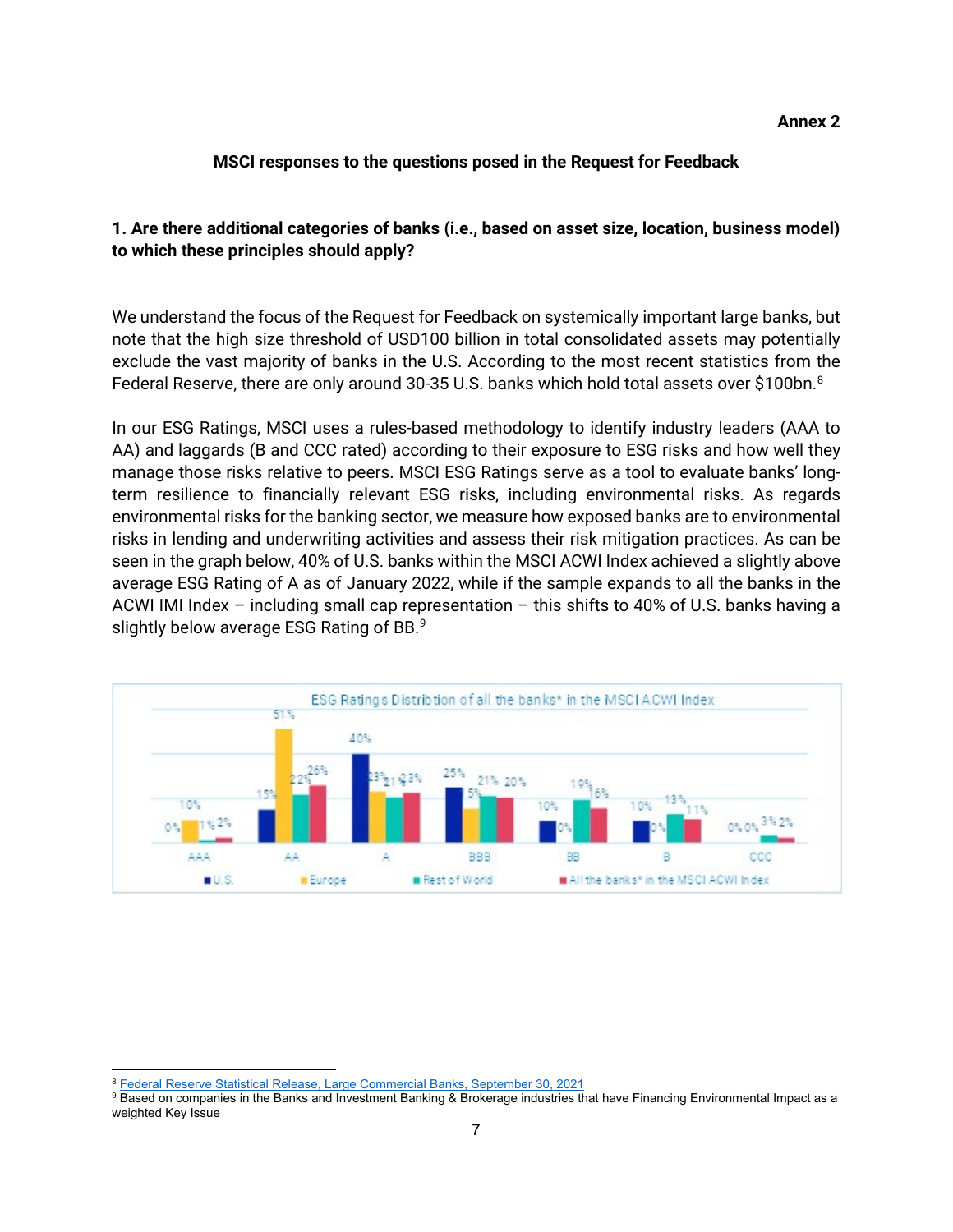

*Source: MSCI ESG Research LLC, as of January 31, 2022 \*Based on companies in Banks and Investment Banking & Brokerage industries that have Financing Environmental Impact as a weight Key Issue.*

Taking the above findings into account, where the aim is to have a more comprehensive understanding of macroprudential climate-related risks, there may be benefits of lowering the \$100bn threshold to bring in scope a greater part of the U.S. banking system through a phase-in approach. Alternatively, a proportionate application may be considered to align supervisory expectations with the risk profile and business model of the bank. Banks that are outside the threshold of holding assets over \$100bn may be invited to consider these principles as a best practice.

# **2. How could future guidance assist a bank in developing its climate-related financial risk management practices commensurate to its size, complexity, risk profile, and scope of operations?**

Many of the leading regulatory bodies around the world that are focusing on climate-related risks have embedded a principle of proportionality to their supervisory expectations or rules. The Bank for International Settlement (BIS) encourages banks to develop climate risk management practices that are proportionate to their size, business model and complexity[.10](#page-7-0)

# **3. What challenges do banks face in incorporating these principles into their risk management systems? How should the OCC further engage with banks to understand those challenges?**

Jurisdictions that have already implemented climate stress tests for financial institutions may offer useful examples. In 2019, the Bank of England established an industry forum, the Climate Financial Risk Forum (CFRF), to support further regulatory engagement around climate-related financial risk management, which was jointly convened by the Prudential Regulatory Authority and the Financial Conduct Authority to build capacity and share best practice.<sup>[11](#page-7-1)</sup>

Out of the102 members of the Net Zero Banking Alliance, there are currently 9 U.S. banks.[12](#page-7-2) Two of these institutions are inaugural members of the Risk Management Association's Climate Risk Consortium alongside 17 other U.S. banks. Launched in September 2021, the focus of this

<span id="page-7-0"></span><sup>10</sup> Basel Committee on Banking Supervision - [Principles for the effective management and supervision of climate-related financial](https://www.bis.org/bcbs/publ/d530.pdf)  <u>[risks](https://www.bis.org/bcbs/publ/d530.pdf)</u>

<span id="page-7-1"></span><sup>&</sup>lt;sup>11</sup> [Climate Financial Risk Forum | Bank of England](https://www.bankofengland.co.uk/climate-change/climate-financial-risk-forum)

<span id="page-7-2"></span><sup>12</sup> Members – [United Nations Environment –](https://www.unepfi.org/net-zero-banking/members/) Finance Initiative (unepfi.org)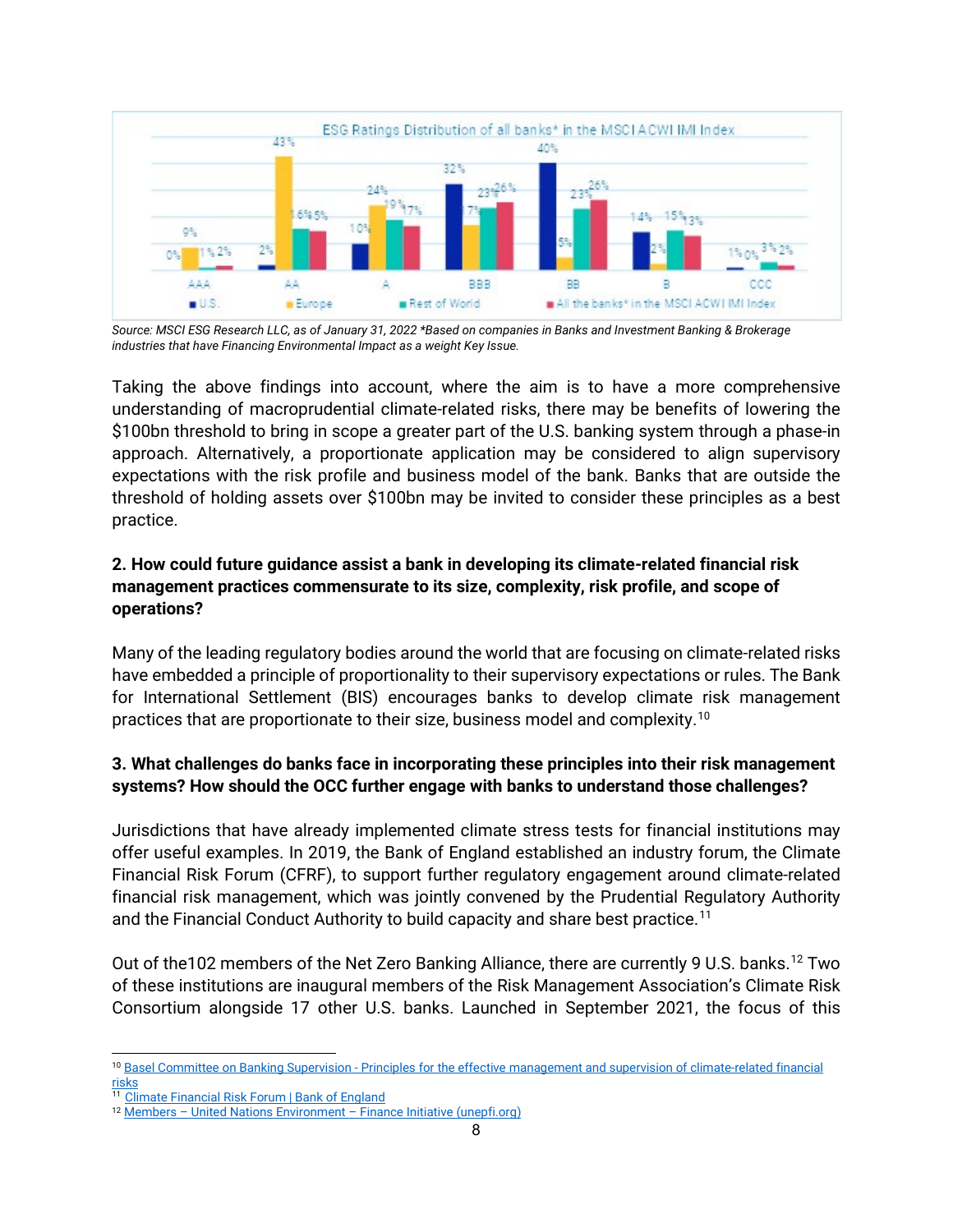initiative is on setting standards and recommendations for climate-related governance, disclosure and risk management principles. [13](#page-8-0)

## **4. What specific tools or strategies have banks used to successfully incorporate climaterelated financial risks into their risk management frameworks?**

From our work with clients, we have seen interest by some large U.S. banks to integrate climate risk assessments into their enterprise level risk management system within established climate data modeling teams. These teams are focused on building a better understanding of quantitative climate data factors ranging from transition to physical risks. However, the number of U.S. banks carrying out climate risk assessments at this granular level is still relatively small in our experience.

We also work with large U.S. banks that integrate climate-related data into their credit risk management process. Banks are able to integrate climate and ESG data into their centralized credit risk system to supplement the due diligence process of their underwriting activities.

Adding to this, banks that operate asset and wealth management lines of business are integrating climate data into risk, investment, and portfolio reporting transparency processes to meet emerging regulatory standards, asset owner requirements, and to ensure that they are able to understand the short and long-term climate risks that may impact the performance of their portfolios.

Beyond these areas, we also observe interest in climate and ESG products coming from capital markets and investment banking teams, sales and trading teams, sell side research teams and asset servicing.

# **5. How do banks determine when climate-related financial risks are material and warrant greater than routine attention by the board and management?**

Climate-related financial risk exposures should be clearly defined, aligned with the bank's risk appetite, and supported by appropriate quantitative metrics. Materiality assessments should be conducted by the banks regularly to reflect the speed at which the understanding of climate risks grows and also the increasing frequency and scale of the risks themselves.

MSCI is able to support banks to assess their material climate risks by providing access to over 900 climate change metrics including emission data, fossil fuel exposure, clean tech solutions and forward-looking indicators (see Table below) to facilitate integration into traditional financial risk and portfolio management.

<span id="page-8-0"></span><sup>13</sup> RMA- [Climate Risk Consortium](https://www.rmahq.org/climate-risk-consortium?gmssopc=1)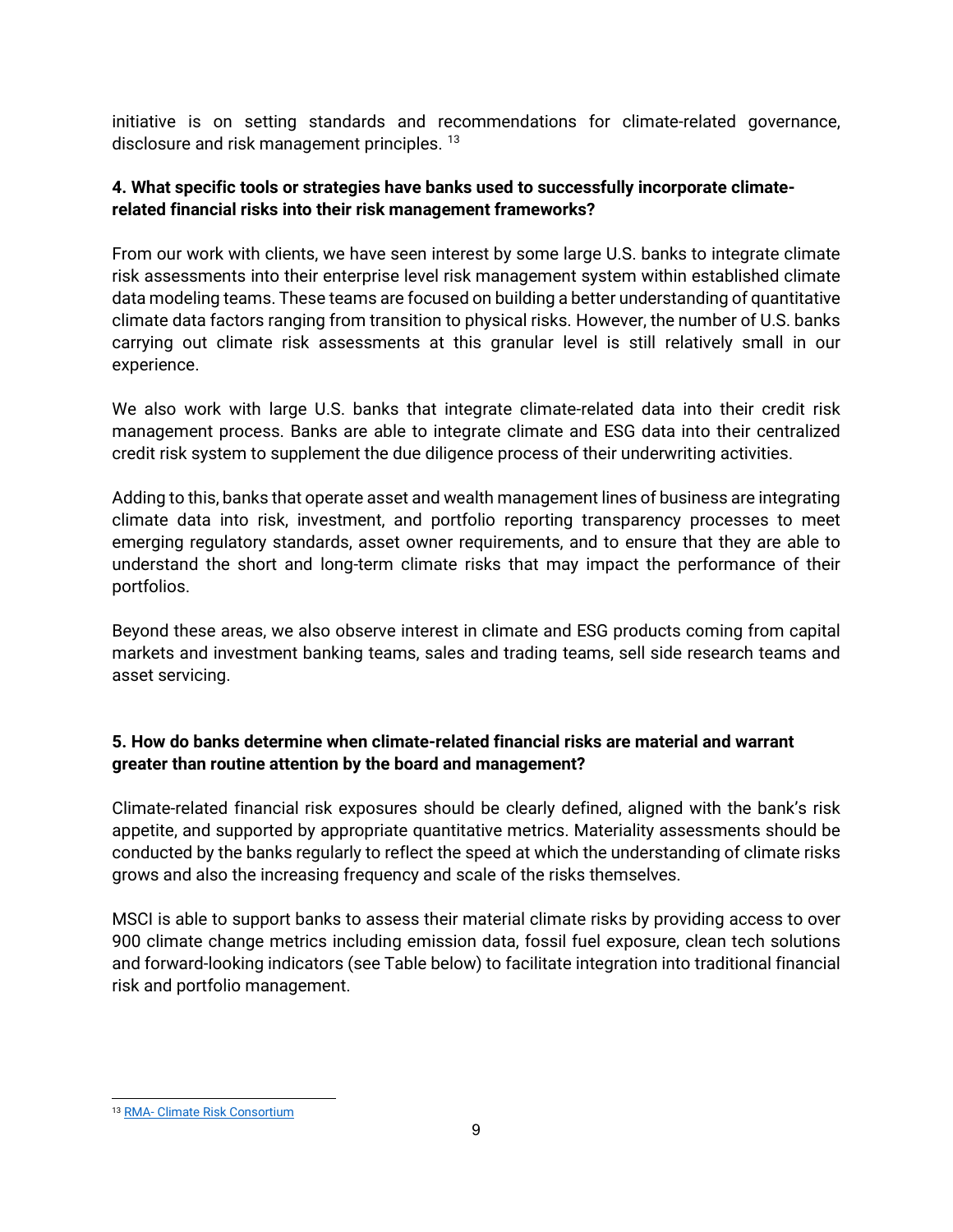| Forward-looking climate risk indicators that can be used for scenario analysis |                                                                                                                                                                                                                                                                                                                                                 |  |  |
|--------------------------------------------------------------------------------|-------------------------------------------------------------------------------------------------------------------------------------------------------------------------------------------------------------------------------------------------------------------------------------------------------------------------------------------------|--|--|
| <b>Climate Value-at-Risk</b>                                                   | Helps financial institutions estimate scenario-specific<br>valuation impact/ risk for transition and physical impacts<br>and captures policy risk across value chain, cleantech<br>opportunities and physical climate risks.<br>Output: % of asset or loan value, security or issuer specific.<br>Use Case: risk management, scenario analysis. |  |  |
| Implied Temperature Rise                                                       | Designed to estimate how companies and portfolios align<br>with global temperature targets and captures companies'<br>budget and projected emissions across all 3 scopes.<br>Output: °C of warming (2100), issuer specific.<br>Use Case: reporting, portfolio construction, engagement,<br>target setting.                                      |  |  |
| <b>Low Carbon Transition Score</b>                                             | Built to assess current and potential exposure to transition<br>risks & opportunities through both companies' operations &<br>business model.<br>Output: 0-10 score & 5 categories, issuer specific.<br>Use Case: portfolio construction, asset allocation.                                                                                     |  |  |

## **6. What time horizon do banks consider relevant when identifying and assessing the materiality of climate-related financial risks?**

No comment.

**7. What, if any, specific products, practices, and strategies–for example, insurance or derivatives contracts or other capital market instruments–do banks use to hedge, transfer, or mitigate climate-related financial risks?** 

No comment.

**8. What, if any, climate-related financial products or services–for example, "green bonds," derivatives, dedicated investment funds, or other instruments that take climate-related considerations into account–do banks offer to clients and customers? What risks, if any, do these products or services pose?** 

No comment.

**9. How do banks currently consider the impacts of climate-related financial risk mitigation strategies and financial products on households and communities, specifically LMI and other disadvantaged communities?** 

No comment.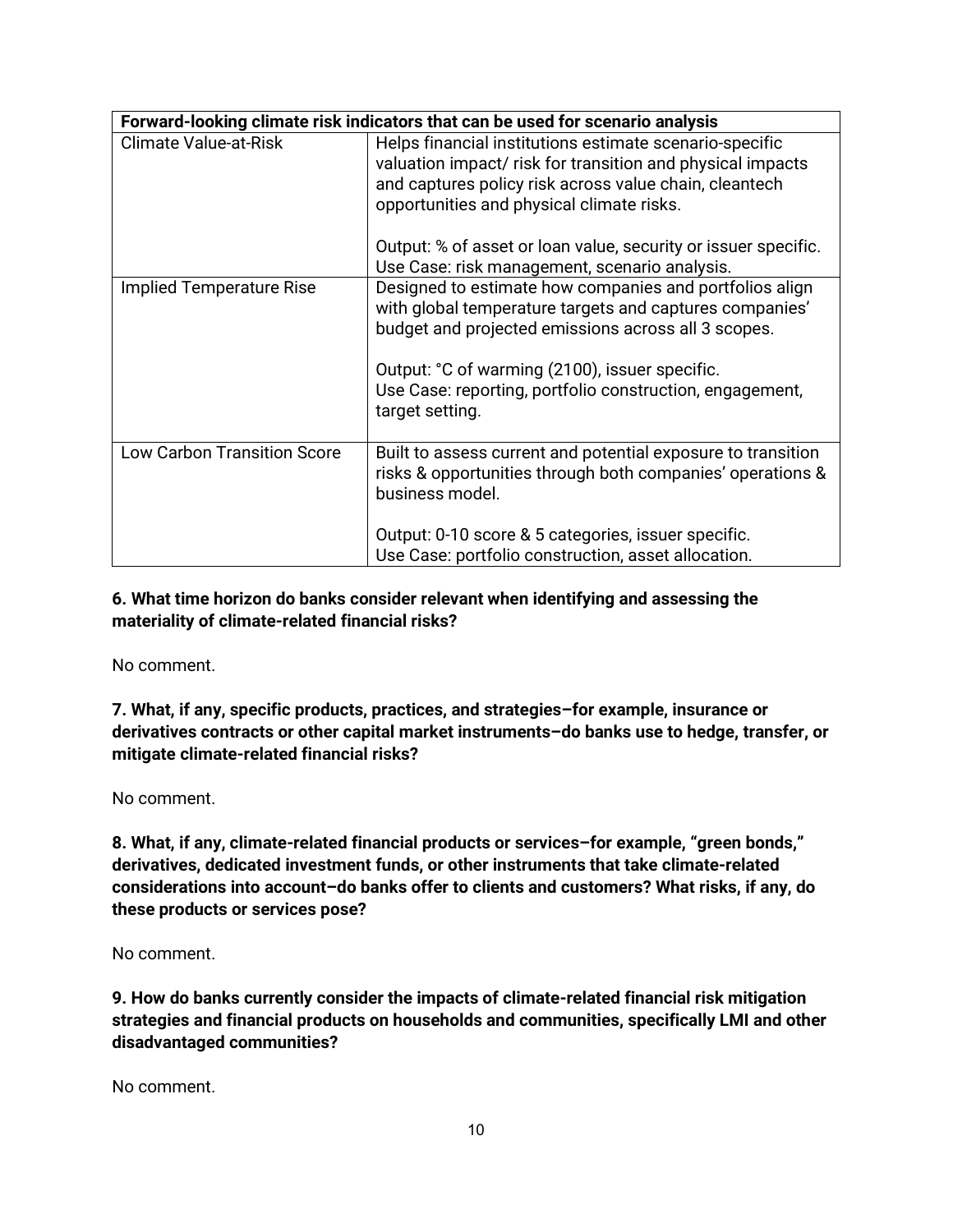**10. What, if any, specific climate-related data, metrics, tools, and models from borrowers and other counterparties do banks need to identify, measure, monitor, and control their own climate-related financial risks? How do banks currently obtain this information? What gaps and other concerns are there with respect to these data, metrics, tools, or models?** 

A number of banks globally obtain a range of ESG and climate-related information and tools from MSCI. These include:

## **(i) Investment portfolio**

MSCI offers the following tools to banks to identify, measure, monitor, report and control their own climate-related financial risks.

a. **External Reporting** - Report to investors, shareholders and other stakeholders on the climate-alignment of portfolios, progress against net-zero commitments and alignment with key temperature thresholds.

b. **Climate Risk Management / Scenario Analysis** - Identify and understand climate risk exposures and trends within and across funds and portfolios. Deepen insight into climaterelated risks and opportunities, stress test portfolios and model scenarios to inform investment decision-making.

c. **Internal Reporting** – Streamline internal reporting of risks associated with the transition to a net-zero economy and the physical manifestations of a warming world. Visualize climate risk exposures and trends at the enterprise level and across funds and portfolios. d. **TCFD Aligned Reporting** - Understand bank's complete carbon footprint and report on climate-related governance, strategy, risk management, and metrics and targets in line with the TCFD. Available as a managed service that features portfolio-data management, batch reporting and customization capabilities.

### **(ii) Loans and lending activities**

Assessing climate risks in banks' lending activities can be challenging, due to limited disclosure by credit counterparties. MSCI's environmental risk exposure analysis includes:

- A focus on commercial lending, as the environmental impact from this type of lending is easier to trace and quantify compared to retail lending.
- An analysis of the commercial loan book to determine the lender's concentration in different industries.
- Assignment of an Environmental Intensity Score to each loan segment and calculating a Weighted Average Financing Intensity of the loan book.
- Comparing the scores among all banks to arrive at a final picture of the environmental intensity of each lender's loan portfolio relative to peers.

### **(iii) Capital markets and investment banking**

In our continued engagement with U.S. based banks, we observe that they are incorporating the use of climate-related data and tools in their capital markets and investment banking divisions. For example, MSCI is beginning to provide ESG and climate assessments of pre-IPO private companies to support investment banking teams advising those companies. Banks' sales and trading teams are also using ESG ratings and climate metrics to support issuance of OTC and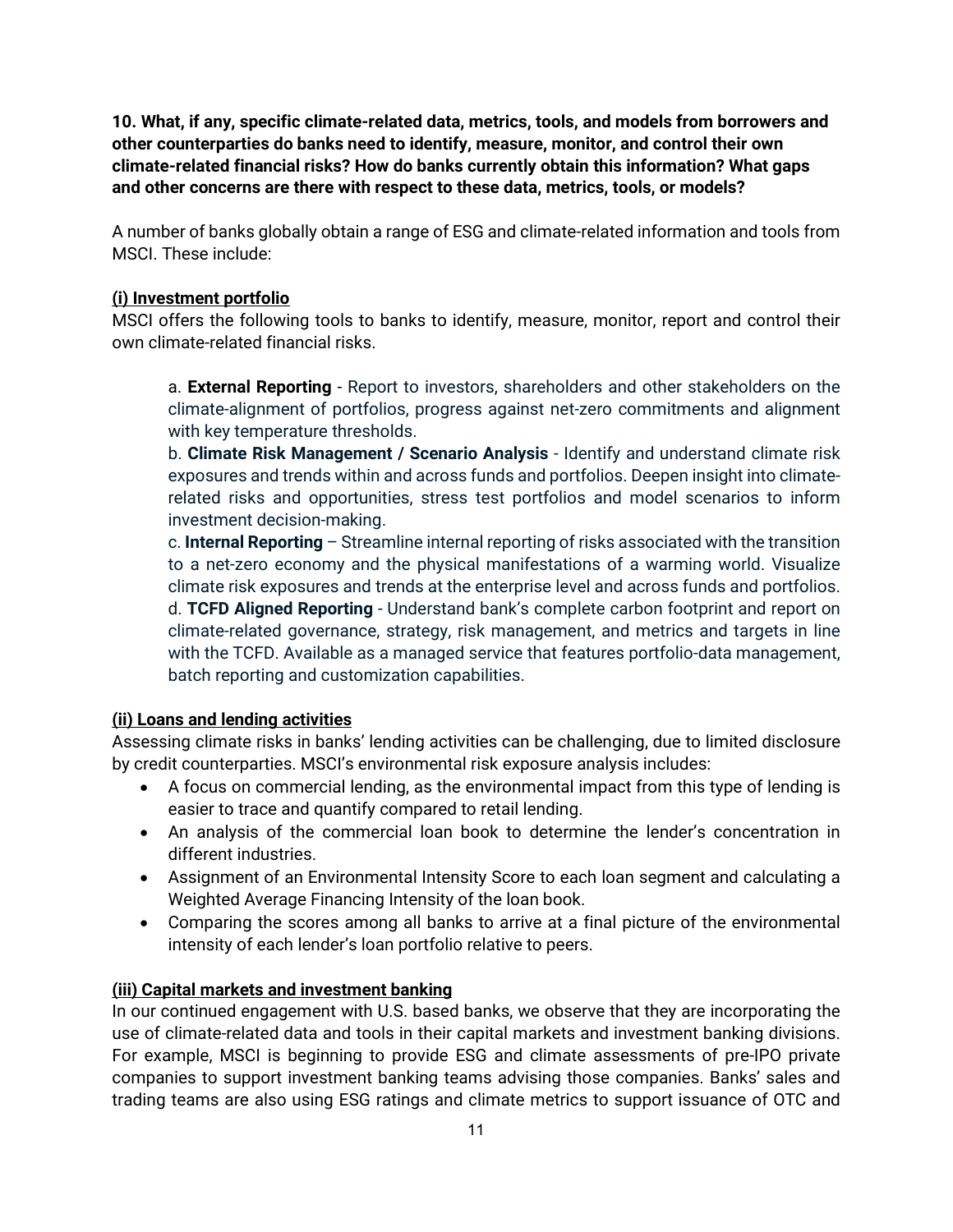structured products that integrate ESG and climate considerations into their portfolio constructions.

# **11. How could existing regulatory reporting requirements be augmented to better capture banks' exposure to climate-related financial risks?**

MSCI supports a framework that supplements quantitative disclosures with a qualitative overlay of a banks' views on its climate risks and opportunities. However, "boilerplate statements" should be discouraged in favor of meaningful disclosure that explains how these risks and opportunities are being managed and how they might be expected to impact the company in the foreseeable future. MSCI supports alignment of public disclosures that align with the TCFD recommendations, particularly as they pertain to quantitative and forward-looking metrics and targets. We note this was also a recommendation (Recommendation 3.2) put forward by the Financial Stability Oversight Council (FSOC) in its *Report on Climate-Related Financial Risk*. [14](#page-11-0)

# **12. Scenario analysis is an important component of climate risk management that requires assumptions about plausible future states of the world. How do banks use climate scenario models, analysis, or tools and what challenges do they face?**

MSCI agrees that climate scenario models, analysis or tools are of paramount importance to gauge the effects of climate change spread across various time horizons. Scenario analysis provides a powerful tool for banks to understand the implications of climate change for their portfolios. However, one of the major challenges is the use of varied scenarios and tools by banks, which means that results may not be comparable. Secondly, banks and financial institutions are expected to determine which climate-related and environmental risks are material in the short, medium and long term with regard to their business strategy by using scenario analysis. The assumptions can span from quantitative and/or qualitative factors and not solely based on historical experiences.

We note that there are a range of models currently available in the market to assist banks with forward-looking scenario analysis for certain lines of business. Banks use tools made available by MSCI, such as Climate Value-at-Risk to gain a forward-looking lens when conducting scenario analysis. For example, by calculating the financial risks from climate change per security and per scenario, Climate Value-at-Risk provides a framework that can help banks identify and understand these risks and take necessary action for effective risk management and regulatory reporting purposes. The MSCI Climate Value-at-Risk model has three main underlying components which can be used separately or in aggregate:

- 1. **Policy risk:** This component aggregates future policy costs based on an end of the century time horizon. By overlaying climate policy outlooks and future emission reduction price estimates onto company data, the model provides insights into how current and forthcoming climate policies could affect companies.
- 2. **Technology opportunities:** This component is based on company-specific data on the patents each company holds related to low-carbon technologies, providing insights into

<span id="page-11-0"></span><sup>14</sup> [FSOC's Report on Climate-Related Financial Risk](https://home.treasury.gov/system/files/261/FSOC-Climate-Report.pdf)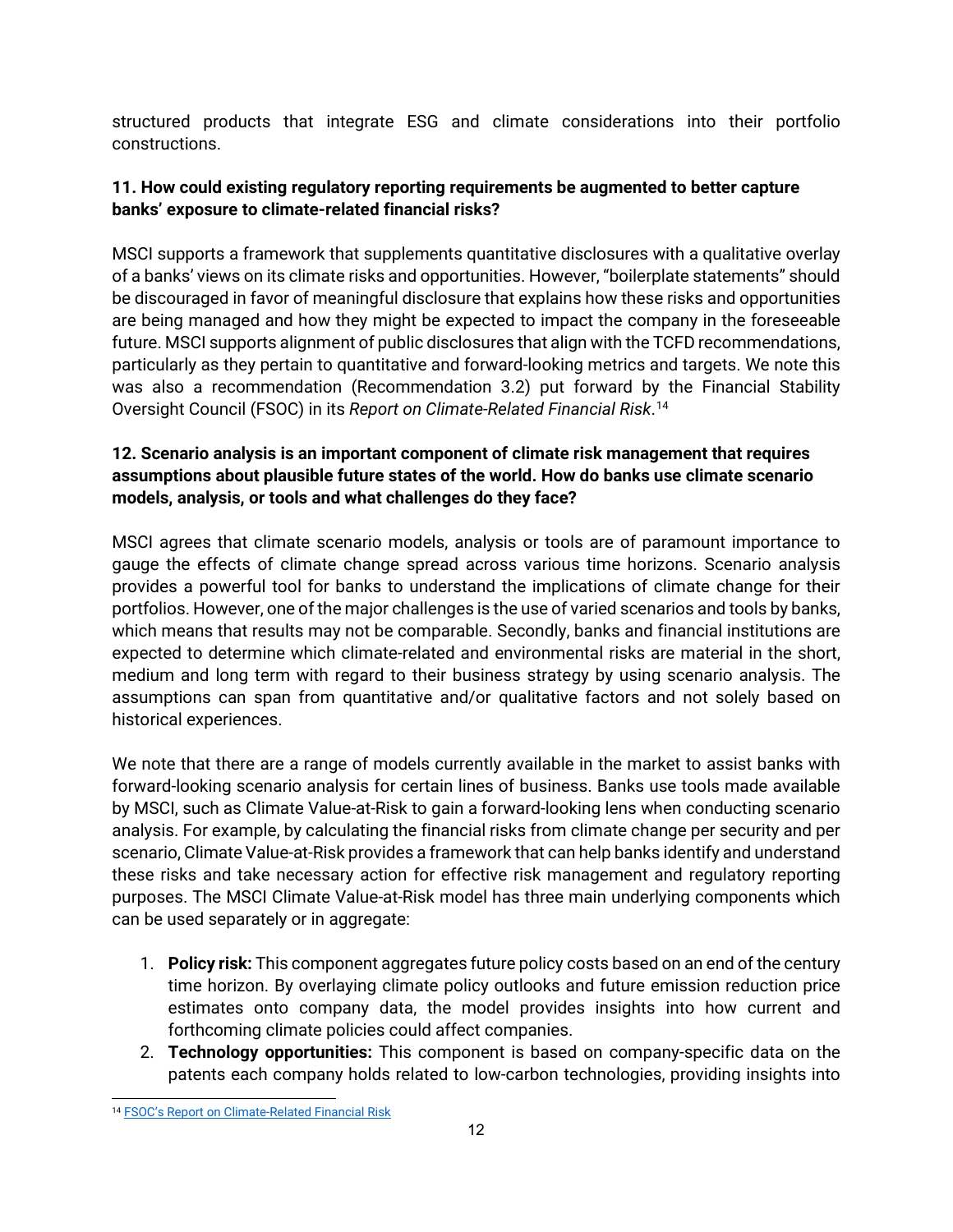how companies' strategic investments could affect their future competitive positioning in a low carbon economy.

3. **Physical risks:** This component estimates the impact and financial risk relating to several extreme weather hazards, such as extreme heat and cold and flood risk. An extensive asset location database comprising of over 400,000 company facilities has been overlaid with hazards maps. Based on sector-based vulnerabilities, each location's climate-related revenue loss for eight extreme weather hazards is computed with the help of damage and business interruption functions.

## **13. What factors are most salient for the OCC to consider when designing and executing scenario analysis exercises?**

MSCI notes that using different models and scenarios leads to results that are not comparable. While this gives banks some flexibility to choose a model for self-examination, it is important for the market to be able to effectively compare the results of a prescribed scenario analysis on various banks. This could be solved by banks having a minimum set of specific climate scenarios to consider. It would further be helpful if the OCC guidance around scenario analysis were to provide examples of acceptable Representative Concentration Pathways (RCPs), Integrated Assessment Models (IAMs) and/or Shared Socioeconomic Pathways (SSPs),and prescribe precise time horizons.

Regulators around the world are adopting scenarios developed by the NGFS and requiring banks and financial institutions to align their climate stress tests accordingly (e.g. Bank of England<sup>15</sup>, European Central Bank<sup>16</sup>, Hong Kong Monetary Authority<sup>17</sup>). We observe that financial authorities, including regulators and supervisory bodies, are increasingly involved in assessing climaterelated financial risks and conducting stress tests for banks and insurance companies to quantify their exposure to these risks. Such exercises were completed in the Netherlands and France, and are underway in the EU, UK, Australia, Singapore and Canada.<sup>[18](#page-12-3)</sup> More countries are expected to integrate climate-related risks into macroprudential regimes for the financial sector, in the future.[19](#page-12-4) We support improved climate data collection from banks to make stress tests comparable and evaluate whether climate change risks threaten financial stability.

<span id="page-12-0"></span><sup>&</sup>lt;sup>15</sup> [Key elements of the 2021 Biennial Exploratory Scenario: Financial risks from climate change | Bank of England](https://www.bankofengland.co.uk/stress-testing/2021/key-elements-2021-biennial-exploratory-scenario-financial-risks-climate-change)

<span id="page-12-1"></span><sup>&</sup>lt;sup>16</sup> [ECB Banking Supervision launches 2022 climate risk stress test \(europa.eu\)](https://www.bankingsupervision.europa.eu/press/pr/date/2022/html/ssm.pr220127%7Ebd20df4d3a.en.html)

<span id="page-12-2"></span><sup>17</sup> [Pilot Banking Sector Climate Risk Stress Test \(hkma.gov.hk\)](https://www.hkma.gov.hk/media/eng/doc/key-functions/banking-stability/Pilot_banking_sector_climate_risk_stress_test.pdf)

<span id="page-12-3"></span><sup>18</sup> [FSI Insights on policy implementation No 34 Stress-testing banks for climate change –](https://www.bis.org/fsi/publ/insights34.pdf) a comparison of practices

<span id="page-12-4"></span><sup>19</sup> NGFS publishes the report "Scenarios [in Action: a progress report on global supervisory and central bank climate scenario](https://www.ngfs.net/en/communique-de-presse/ngfs-publishes-report-scenarios-action-progress-report-global-supervisory-and-central-bank-climate)  [exercises" | Banque de France](https://www.ngfs.net/en/communique-de-presse/ngfs-publishes-report-scenarios-action-progress-report-global-supervisory-and-central-bank-climate)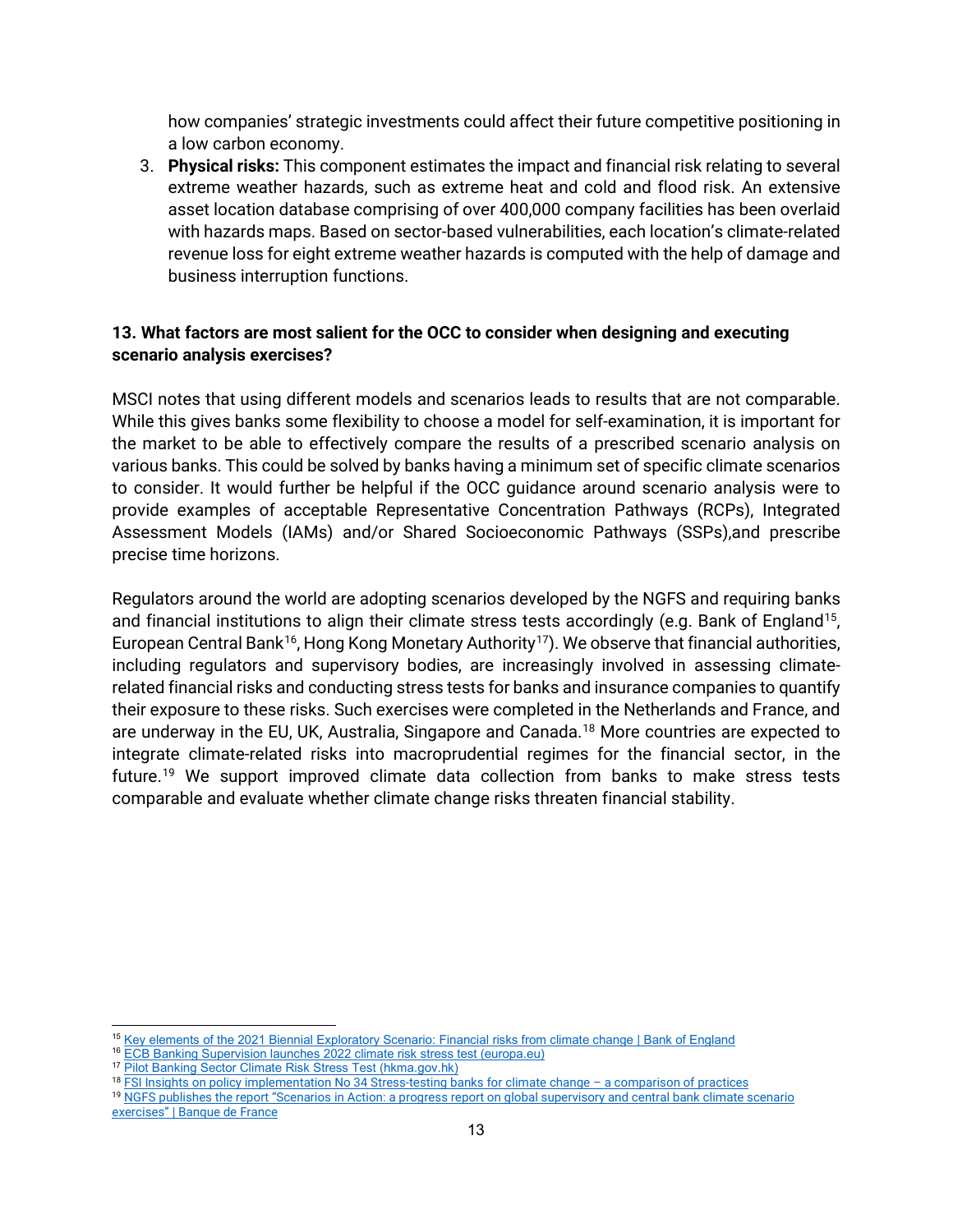# **Additional research on the impact of a net-zero transition and physical climate risks on different asset classes and use of climate scenarios for portfolio optimization, risk management and regulatory reporting purposes**

| <b>MSCI Research</b>                                       | <b>Details</b>                                                                                                                                                                                                                                                                    | <b>Link</b>                                                                                        |
|------------------------------------------------------------|-----------------------------------------------------------------------------------------------------------------------------------------------------------------------------------------------------------------------------------------------------------------------------------|----------------------------------------------------------------------------------------------------|
| Climate scenario analysis at<br><b>MSCI</b>                | Introduces our approach to<br>climate scenario to help<br>clients identify and<br>understand financial risks<br>from climate change and<br>take actions.                                                                                                                          | <b>Scenario Analysis - MSCI</b>                                                                    |
| <b>Breaking Down Corporate</b><br>Net Zero Climate Targets | An increasing number of<br>companies are setting net-<br>zero climate targets. This<br>MSCI report outlines an<br>analytical framework to<br>assess these targets.                                                                                                                | <b>Breaking Down Corporate</b><br>Net-Zero Climate Target<br>(msci.com)                            |
| Net-Zero Knowledge Hub                                     | The Net-Zero Knowledge<br>Hub brings together<br>information from MSCI and<br>other thought leaders that<br>professional investors,<br>issuers and financial<br>intermediaries can draw<br>upon as they map out plans<br>to decarbonize their<br>portfolios and<br>organizations. | <u>Net-Zero Knowledge Hub (net-</u><br>zero-hub.com)                                               |
| Corporate Bonds and<br><b>Climate-Change Risk</b>          | In this report, MSCI focuses<br>on the portfolios of<br>developed-market corporate<br>bonds and studies the<br>financial materiality of<br>climate-change risk for<br>these portfolios.                                                                                           | In Transition to a New<br><b>Economy: Corporate Bonds</b><br>and Climate-Change Risk<br>(msci.com) |
| How Climate Change Could<br><b>Impact Credit Risk</b>      | This MSCI article<br>investigates how different<br>climate scenarios could<br>impact the five-year default<br>probability of a large USD<br>and EUR bond issuers.                                                                                                                 | <b>How Climate Change Could</b><br><b>Impact Credit Risk - MSCI</b>                                |